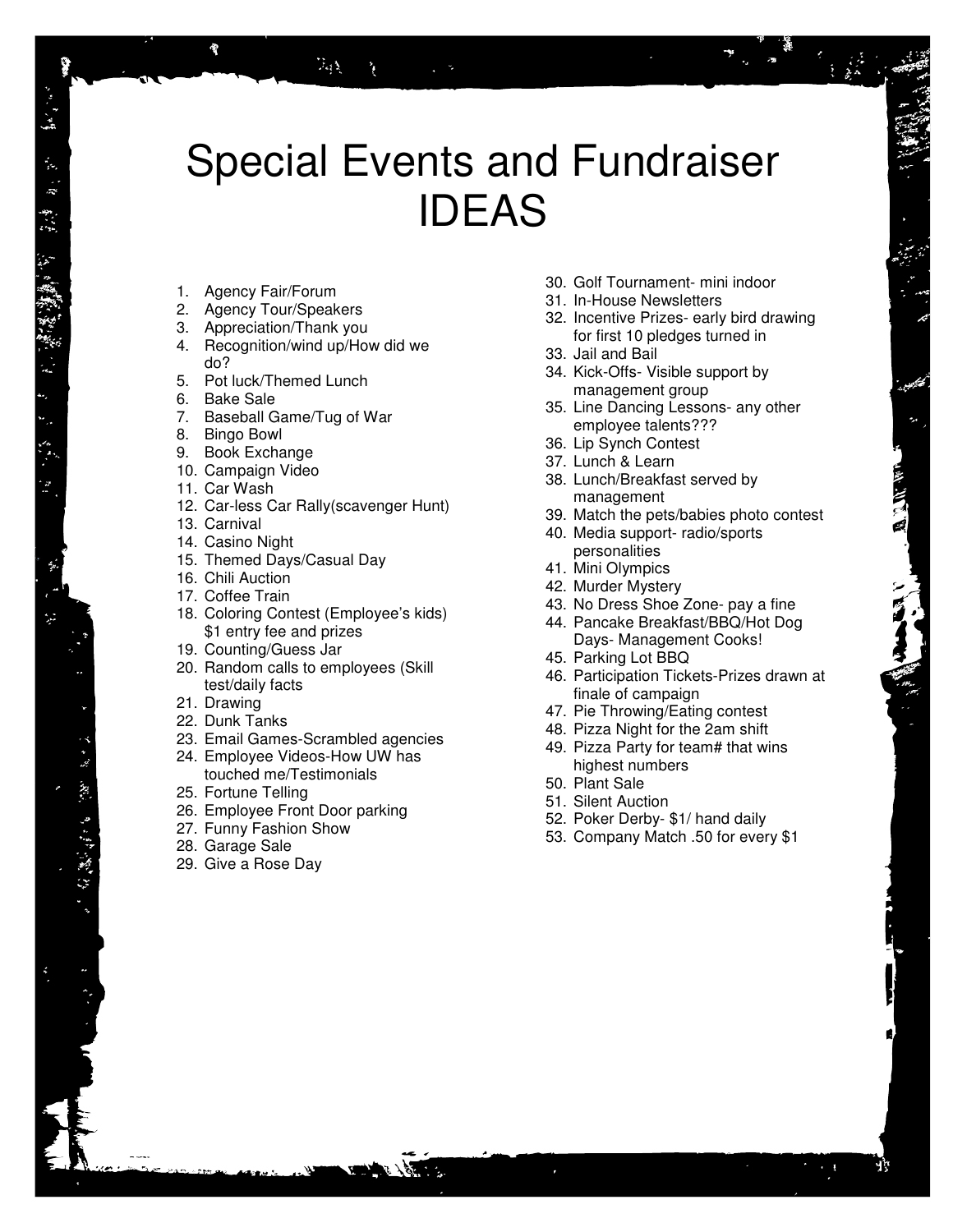## How to Set up Payroll Deductions…

Payroll deductions are clearly the most convenient way to contribute to UNITED WAY. It benefits employees because it eliminates the expense of writing and mailing checks to United Way and because it spreads their donations throughout the year. Payroll deductions also eliminate the need for costly direct billing by United Way and ensure that pledges are collected regularly and forwarded to recipient agencies in a timely manner.

#### **Simple Steps**

- 1. Forward to your payroll department copies of signed pledge cards where gifts are made by payroll deduction.
- 2. Enter the pledges of all employees who authorize payroll deduction into your payroll system.
- 3. Begin deducting the authorized amount from employee's payroll on January 1<sup>st</sup> of the next calendar year.
- 4. For first time campaigns, you may offer this service immediately and commence deduction on the next appropriate payroll, then conform to the January 1<sup>st</sup> United Way payroll cycle in the next campaign.
- 5. If your company uses an automated payroll service, simply set up an additional deduction code. The United Way deduction code is similar and should be handled the same as any other deduction codes you are currently using.
- 6. If your company does not use an automated payroll service, simply deduct the amount from each employee the way you would other deductions.
- 7. Respond to any pledge and payment inquires from United Way or its auditors.

### **Monthly Payroll Deduction Remittances**

It is important to remember that it is your responsibility to reconcile the payroll account and remit the total amount of employee deductions for each pay period. Please forward all payroll deductions to United Way of Monroe County on a monthly basis. United Way's commitment to its member agencies is to remit funds every month; therefore, our cash flow is stabilized by those companies that send their funds to us monthly. If you are unable to forward payroll deductions on a monthly basis, please contact the Monroe County United Way to establish a payment plan that is more suitable for your company.

### **Year-End Tax Receipts**

Employees who donate through the Payroll Deductions Plan are entitled to a Tax Receipt at the end of the year, reporting total charitable donations for the year. This can be provided in one of the following ways:

- $\div$  For most employers the simplest way to provide a receipt for income tax purposes is to report charitable donations on his/her W-2 form at years end. Most companies' payroll systems can handle this very easily. You will use United Way's charitable business number.
- $\div$  If your payroll system cannot report charitable donations on W-2s then United Way will issue tax receipts after we have received your final payroll remittance for the year (typically in January of the following year). You will need to provide us with the name of each payroll donor and amount donated through payroll deduction for the year. We will also need the total amount remitted by you to the United Way for the year. Tax receipts will be produced and mailed to your organization for internal distribution

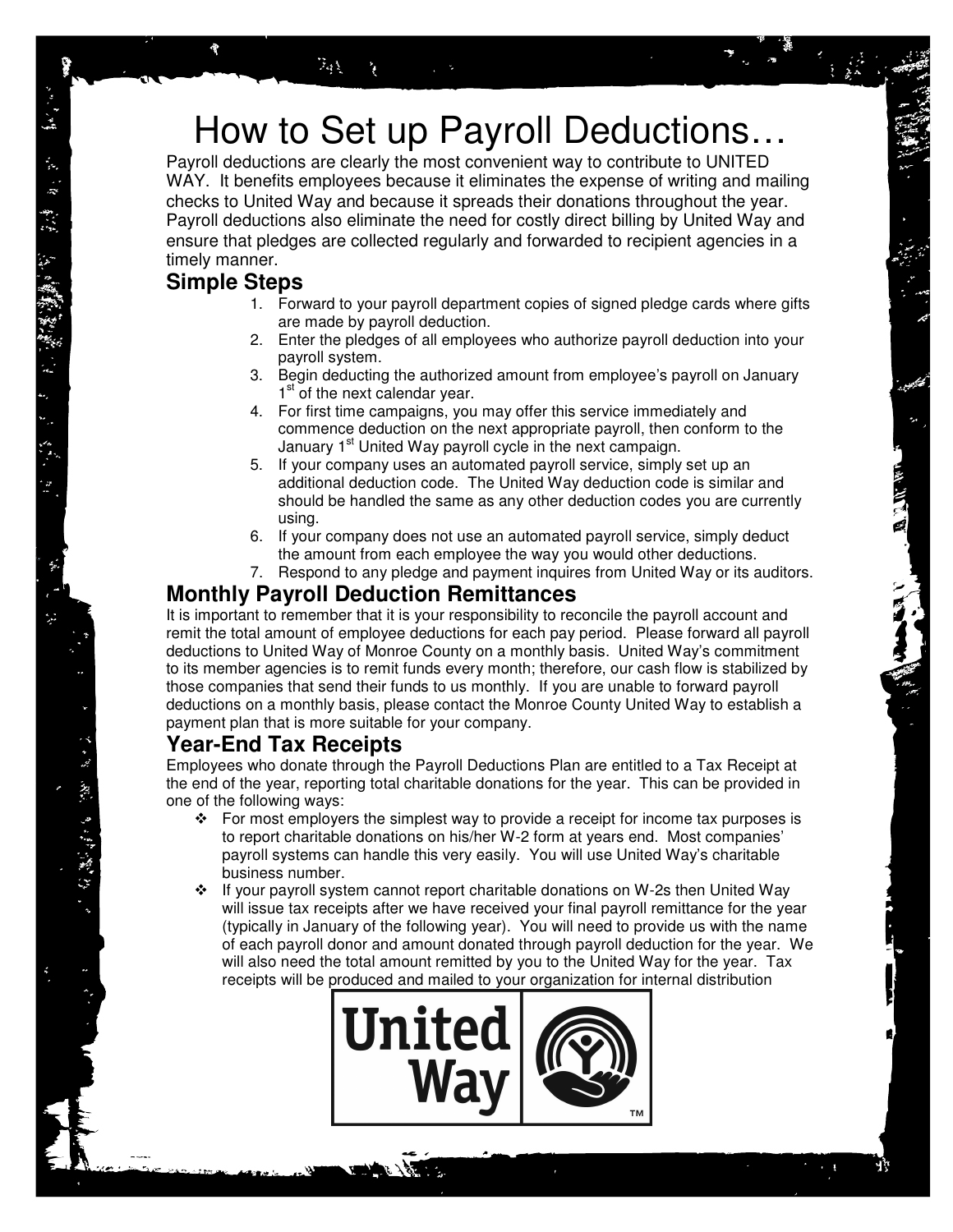

 $\Phi$ 

经经济 机橡胶螺旋转 超速 医单元

 $\sum_{i=1}^{n}$ 

يبغ

 $\mathbb{R}^3$ 

ħ

### **UNITED WAY PLEDGE**

|  | Name:<br>Please print name                                                                                                     | Employee #                                                                                                                                                                                                                                                                                                                                                                                                                                                                                                                                                                             |
|--|--------------------------------------------------------------------------------------------------------------------------------|----------------------------------------------------------------------------------------------------------------------------------------------------------------------------------------------------------------------------------------------------------------------------------------------------------------------------------------------------------------------------------------------------------------------------------------------------------------------------------------------------------------------------------------------------------------------------------------|
|  |                                                                                                                                |                                                                                                                                                                                                                                                                                                                                                                                                                                                                                                                                                                                        |
|  | a participant in                                                                                                               | To help meet the health and welfare needs of our community, I wish to enroll as<br>Company's United Way Drive. If I am already<br>contributing to United Way and do nothing, my contribution will remain the same<br>as for Fair Share giving or dollar contribution.                                                                                                                                                                                                                                                                                                                  |
|  | I authorize<br>amount:                                                                                                         | Company to withhold from my wages the following                                                                                                                                                                                                                                                                                                                                                                                                                                                                                                                                        |
|  |                                                                                                                                | "Fair Share" (one hour pay per month)                                                                                                                                                                                                                                                                                                                                                                                                                                                                                                                                                  |
|  |                                                                                                                                | Amount pledged per week (hourly)                                                                                                                                                                                                                                                                                                                                                                                                                                                                                                                                                       |
|  |                                                                                                                                | Amount pledged bi-weekly (salaried employees)                                                                                                                                                                                                                                                                                                                                                                                                                                                                                                                                          |
|  |                                                                                                                                | One time deduction \$                                                                                                                                                                                                                                                                                                                                                                                                                                                                                                                                                                  |
|  | notice of change.                                                                                                              | I understand this authorization will remain in effect until I give a written                                                                                                                                                                                                                                                                                                                                                                                                                                                                                                           |
|  |                                                                                                                                | Date experience and the set of the set of the set of the set of the set of the set of the set of the set of the set of the set of the set of the set of the set of the set of the set of the set of the set of the set of the                                                                                                                                                                                                                                                                                                                                                          |
|  |                                                                                                                                | Above is an example of a company self-made United Way Pledge Card.<br>Below is an example of what a standard United Way Pledge Card looks like. You can<br>use either example or choose to create your own.                                                                                                                                                                                                                                                                                                                                                                            |
|  | $\left.\bigcup_{M\in L} \bigwedge_{\text{OMI}} \prod_{\text{HAND TO ONE ANDWFLURE THE CONDITION OF ALLIVE. ANVOCATE. VOLUNTER$ | $\label{eq:optimal} \begin{tabular}{c} $\hspace{-.05cm}\Box$ \textbf{Payroll Deduction} \\ \textbf{I authorize my employer to deduct:} \end{tabular}$<br>◯ \$75 per month<br>◯ \$50 per month<br>\$15 per month<br>\$10 per month<br>$\Box$ \$25 per month<br>other per pay period<br>ne<br>≋ ≋<br>Signature<br>Date<br><b>United</b><br>"We make a living by what we get<br>Way<br>but we make a life by what we GIVE."<br>OF MONROE COUNTY<br>- Winston Churchill<br>PO BOX 722 . 695 HWY 68<br>THANK YOU<br>SWEETWATER, TN 37874<br>423-337-7690<br>www.myunitedwaymonroecounty.org |

 $\sum_{i=1}^n a_i$ 

والجفاز الجالي

 $\mathbf{z}$ 

뺛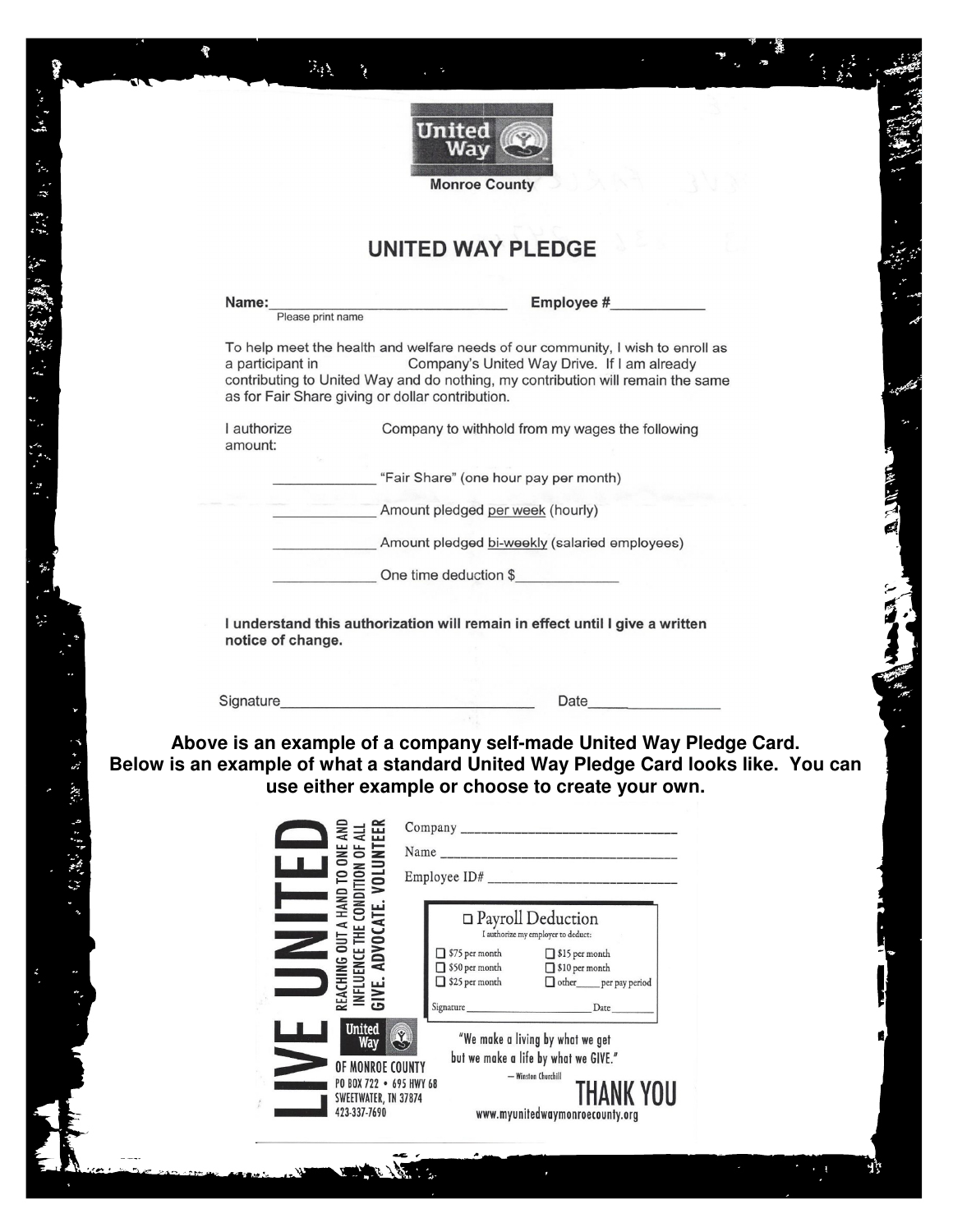# How Can United Way Help?

 $\mathcal{V}_{\text{eff}}$  )

3、深水 きょだ 演説 ひょう

First off, let me thank you for your interest in supporting an employee campaign at your workplace. This is the beginning of a mutually-beneficial relationship that can have so many positive effects on your employees, staff, management, as well as on the community! We appreciate your decision to provide others at your workplace with the most effective way to fulfill their philanthropic aspirations, while helping us to build a more caring community together… The UNITED WAY! We are here to support your efforts and to ensure your campaign is effective, efficient and SUCCESSFUL…

### HERE IS HOW:

- Volunteer Leadership Support- assist with plan development, goal setting, Donor & Volunteer Engagement - Resources: Information packets, Promotion items, UW

**Staff** 

- Logos, Posters, Advertising material and Displays - Speakers and Agency Representatives and Performances - Quarterly Newsletters and Videos  $\checkmark$  Campaign Kits and HOW TO's on setting up Payroll **Deductions** 

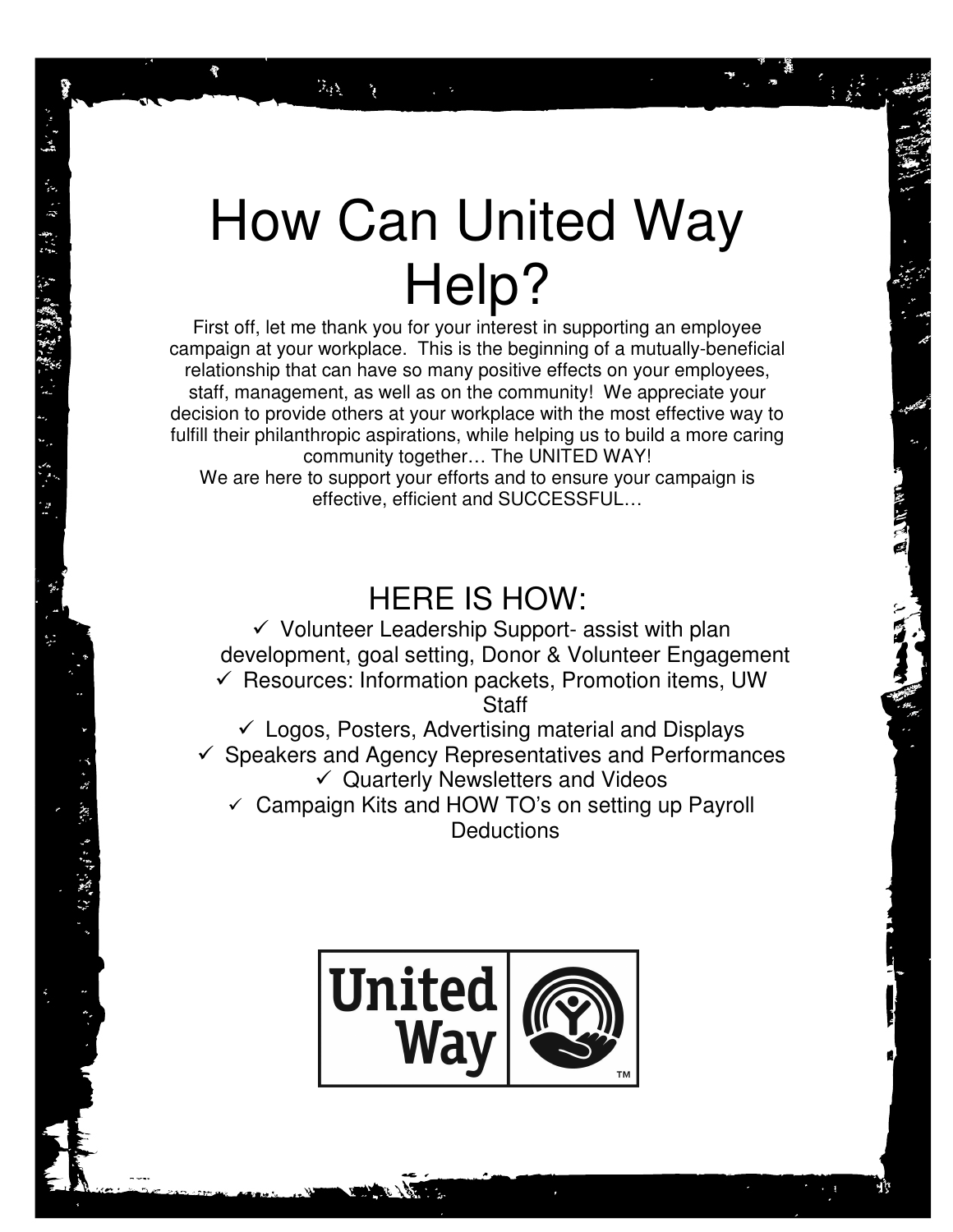# What is an ECC? Employee Campaign Chairperson (ECC) is:

Leader of Workplace Campaign A committed member of the United Way Team- a donor and volunteer

A passionate spokesperson for the mission of the United Way of Monroe County

### Traits and responsibilities:

- $\checkmark$  Enthusiastic, resourceful, creative, and motivated to help others and build a more caring community
- $\checkmark$  Committed to the United Way and its Mission: "to improve lives and build community by engaging individuals and mobilizing collective action."
- $\checkmark$  Team player who knows how to empower others
- -Stays informed about the United Way and encourages fellow team members to do the same.

## Primary Objectives of an ECC:

- Educate and Inform

 $\hat{\mathcal{I}}_{\rm d} \hat{\chi}$ 

- $\checkmark$  Establish a plan and set goals
- $\checkmark$  Recruit committed and ambitious volunteers
- $\checkmark$  Schedule planning meetings
- Monitor your progress and help move team towards Goal
- Communicate progress to all employees
- $\checkmark$  Evaluate your campaign's performance and plan next year's
- Recognize and thank volunteers, canvassers, and donors for their support!